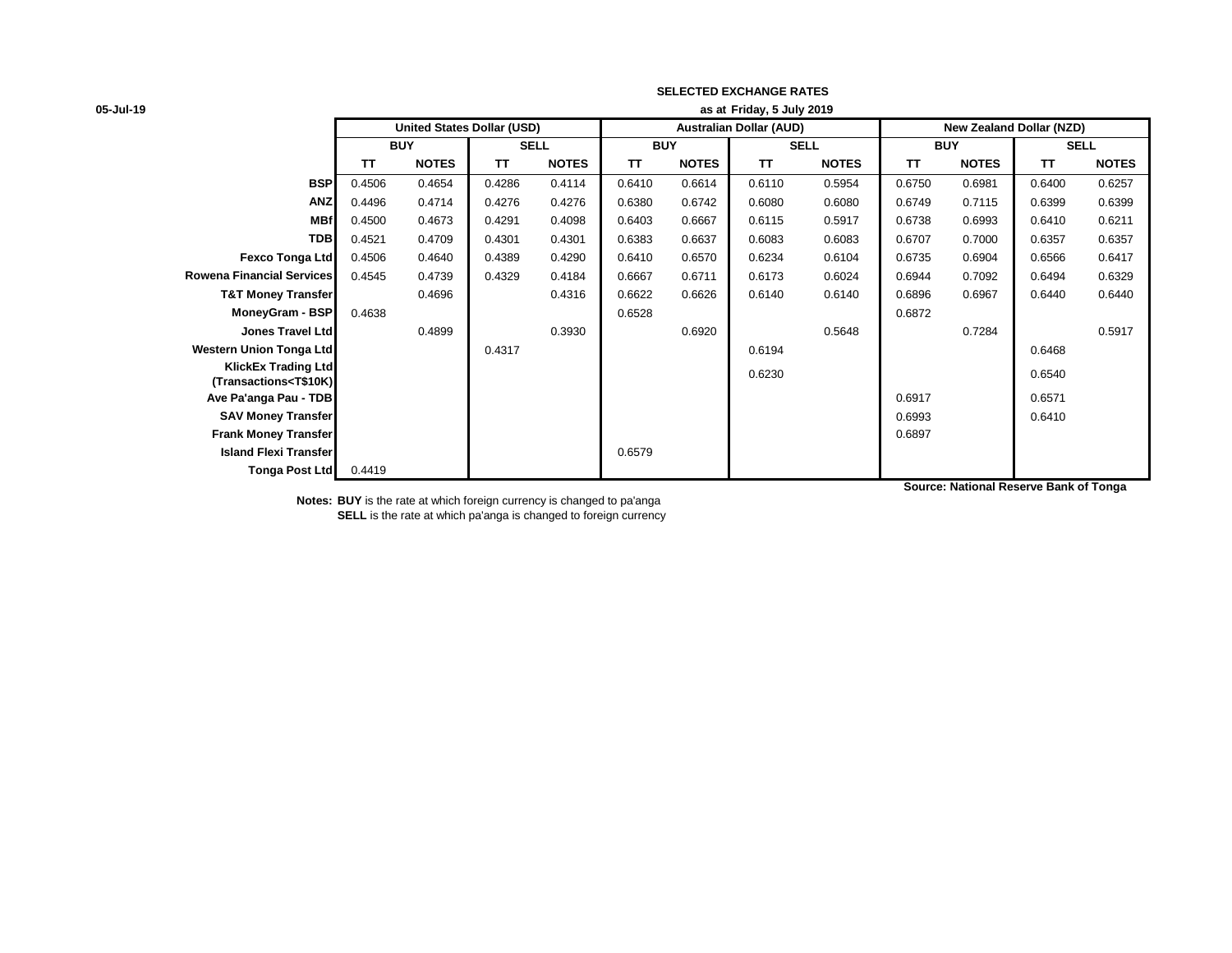|                                                                                                                                                                                                 | as at Friday, 12 July 2019 |                                   |             |              |            |              |                                |              |                                 |              |             |              |
|-------------------------------------------------------------------------------------------------------------------------------------------------------------------------------------------------|----------------------------|-----------------------------------|-------------|--------------|------------|--------------|--------------------------------|--------------|---------------------------------|--------------|-------------|--------------|
|                                                                                                                                                                                                 |                            | <b>United States Dollar (USD)</b> |             |              |            |              | <b>Australian Dollar (AUD)</b> |              | <b>New Zealand Dollar (NZD)</b> |              |             |              |
|                                                                                                                                                                                                 | <b>BUY</b>                 |                                   | <b>SELL</b> |              | <b>BUY</b> |              | <b>SELL</b>                    |              | <b>BUY</b>                      |              | <b>SELL</b> |              |
|                                                                                                                                                                                                 | TΤ                         | <b>NOTES</b>                      | <b>TT</b>   | <b>NOTES</b> | ΤT         | <b>NOTES</b> | <b>TT</b>                      | <b>NOTES</b> | TΤ                              | <b>NOTES</b> | <b>TT</b>   | <b>NOTES</b> |
| <b>BSP</b>                                                                                                                                                                                      | 0.4497                     | 0.4657                            | 0.4277      | 0.4117       | 0.6437     | 0.6617       | 0.6137                         | 0.5957       | 0.6756                          | 0.6943       | 0.6406      | 0.6219       |
| <b>ANZ</b>                                                                                                                                                                                      | 0.4487                     | 0.4717                            | 0.4267      | 0.4267       | 0.6409     | 0.6749       | 0.6109                         | 0.6109       | 0.6759                          | 0.7079       | 0.6409      | 0.6409       |
| <b>MBf</b>                                                                                                                                                                                      | 0.4491                     | 0.4673                            | 0.4282      | 0.4098       | 0.6430     | 0.6667       | 0.6142                         | 0.5917       | 0.6744                          | 0.6993       | 0.6416      | 0.6173       |
| <b>TDB</b>                                                                                                                                                                                      | 0.4512                     | 0.4712                            | 0.4292      | 0.4292       | 0.6409     | 0.6649       | 0.6109                         | 0.6109       | 0.6718                          | 0.6967       | 0.6368      | 0.6368       |
| <b>Fexco Tonga Ltd</b>                                                                                                                                                                          | 0.4497                     | 0.4630                            | 0.4387      | 0.4282       | 0.6440     | 0.6598       | 0.6268                         | 0.6130       | 0.6755                          | 0.6910       | 0.6584      | 0.6423       |
| <b>Rowena Financial Services</b>                                                                                                                                                                | 0.4545                     | 0.4717                            | 0.4310      | 0.4167       | 0.6667     | 0.6757       | 0.6211                         | 0.6061       | 0.6944                          | 0.7092       | 0.6494      | 0.6329       |
| <b>T&amp;T Money Transfer</b>                                                                                                                                                                   |                            | 0.4687                            |             | 0.4307       | 0.6160     | 0.6647       | 0.6622                         | 0.6622       | 0.6435                          | 0.6973       | 0.6896      | 0.6896       |
| MoneyGram - BSP                                                                                                                                                                                 | 0.4631                     |                                   |             |              | 0.6575     |              |                                |              | 0.6873                          |              |             |              |
| <b>Jones Travel Ltd</b>                                                                                                                                                                         |                            | 0.4890                            |             | 0.3921       |            | 0.6948       |                                | 0.5673       |                                 | 0.7290       |             | 0.5923       |
| <b>Western Union Tonga Ltd</b>                                                                                                                                                                  |                            |                                   | 0.4311      |              |            |              | 0.6219                         |              |                                 |              | 0.6473      |              |
| <b>KlickEx Trading Ltd</b><br>(Transactions <t\$10k)< th=""><th></th><th></th><th></th><th></th><th></th><th></th><th>0.6260</th><th></th><th></th><th></th><th>0.6550</th><th></th></t\$10k)<> |                            |                                   |             |              |            |              | 0.6260                         |              |                                 |              | 0.6550      |              |
| Ave Pa'anga Pau - TDB                                                                                                                                                                           |                            |                                   |             |              |            |              |                                |              | 0.6927                          |              | 0.6580      |              |
| <b>SAV Money Transfer</b>                                                                                                                                                                       |                            |                                   |             |              |            |              |                                |              | 0.6993                          |              | 0.6452      |              |
| <b>Frank Money Transfer</b>                                                                                                                                                                     |                            |                                   |             |              |            |              |                                |              | 0.6897                          |              |             |              |
| <b>Island Flexi Transfer</b>                                                                                                                                                                    |                            |                                   |             |              | 0.6536     |              |                                |              |                                 |              |             |              |
| <b>Tonga Post Ltd</b>                                                                                                                                                                           | 0.4577                     |                                   |             |              |            |              |                                |              |                                 |              |             |              |

**Source: National Reserve Bank of Tonga**

**Notes: BUY** is the rate at which foreign currency is changed to pa'anga **SELL** is the rate at which pa'anga is changed to foreign currency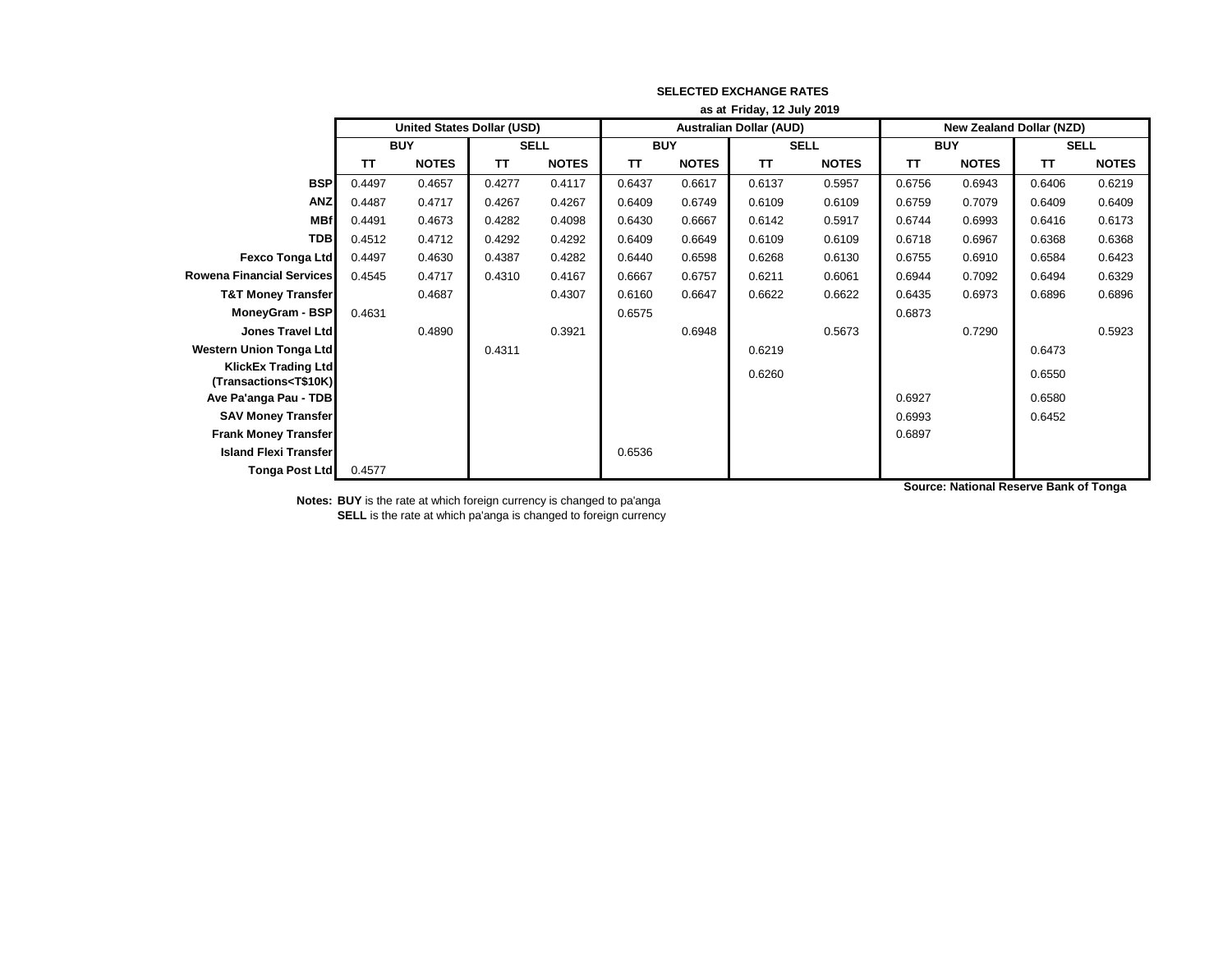|                                  | as at Friday, 19 July 2019 |                                   |             |              |            |              |                                |              |                                 |              |                                        |              |  |
|----------------------------------|----------------------------|-----------------------------------|-------------|--------------|------------|--------------|--------------------------------|--------------|---------------------------------|--------------|----------------------------------------|--------------|--|
|                                  |                            | <b>United States Dollar (USD)</b> |             |              |            |              | <b>Australian Dollar (AUD)</b> |              | <b>New Zealand Dollar (NZD)</b> |              |                                        |              |  |
|                                  |                            | <b>BUY</b>                        | <b>SELL</b> |              | <b>BUY</b> |              | <b>SELL</b>                    |              | <b>BUY</b>                      |              | <b>SELL</b>                            |              |  |
|                                  | TΤ                         | <b>NOTES</b>                      | <b>TT</b>   | <b>NOTES</b> | <b>TT</b>  | <b>NOTES</b> | <b>TT</b>                      | <b>NOTES</b> | TΤ                              | <b>NOTES</b> | <b>TT</b>                              | <b>NOTES</b> |  |
| <b>BSP</b>                       | 0.4524                     | 0.4684                            | 0.4304      | 0.4144       | 0.6391     | 0.6571       | 0.6091                         | 0.5911       | 0.6684                          | 0.6871       | 0.6334                                 | 0.6147       |  |
| <b>ANZ</b>                       | 0.4514                     | 0.4744                            | 0.4294      | 0.4294       | 0.6363     | 0.6703       | 0.6063                         | 0.6063       | 0.6689                          | 0.7009       | 0.6339                                 | 0.6339       |  |
| <b>MBf</b>                       | 0.4518                     | 0.4717                            | 0.4309      | 0.4115       | 0.6384     | 0.6623       | 0.6096                         | 0.5882       | 0.6672                          | 0.6897       | 0.6344                                 | 0.6135       |  |
| <b>TDB</b>                       | 0.4539                     | 0.4739                            | 0.4319      | 0.4319       | 0.6367     | 0.6607       | 0.6067                         | 0.6067       | 0.6650                          | 0.6899       | 0.6300                                 | 0.6300       |  |
| <b>Fexco Tonga Ltd</b>           | 0.4524                     | 0.4659                            | 0.4413      | 0.4308       | 0.6390     | 0.6550       | 0.6215                         | 0.6085       | 0.6684                          | 0.6834       | 0.6505                                 | 0.6353       |  |
| <b>Rowena Financial Services</b> | 0.4545                     | 0.4762                            | 0.4348      | 0.4202       | 0.6711     | 0.6711       | 0.6173                         | 0.6024       | 0.6993                          | 0.6993       | 0.6410                                 | 0.6250       |  |
| <b>T&amp;T Money Transfer</b>    |                            | 0.4714                            |             | 0.4334       | 0.6578     | 0.6601       | 0.6150                         | 0.6150       | 0.6849                          | 0.6901       | 0.6400                                 | 0.6400       |  |
| <b>Jones Travel Ltd</b>          |                            | 0.4918                            |             | 0.3947       |            | 0.6900       |                                | 0.5630       |                                 | 0.7215       |                                        | 0.5854       |  |
| Western Union Tonga Ltd          |                            |                                   | 0.4329      |              |            |              | 0.6188                         |              |                                 |              | 0.6409                                 |              |  |
| <b>KlickEx Trading Ltd</b>       |                            |                                   |             |              |            |              | 0.6210                         |              |                                 |              | 0.6480                                 |              |  |
| Ave Pa'anga Pau - TDB            |                            |                                   |             |              |            |              |                                |              | 0.6853                          |              | 0.6510                                 |              |  |
| <b>SAV Money Transfer</b>        |                            |                                   |             |              |            |              |                                |              | 0.6897                          |              | 0.6369                                 |              |  |
| <b>Frank Money Transfer</b>      |                            |                                   |             |              |            |              |                                |              | 0.6897                          |              |                                        |              |  |
|                                  |                            |                                   |             |              |            |              |                                |              |                                 |              | Source: National Reserve Bank of Tonga |              |  |

**Notes: BUY** is the rate at which foreign currency is changed to pa'anga **SELL** is the rate at which pa'anga is changed to foreign currency